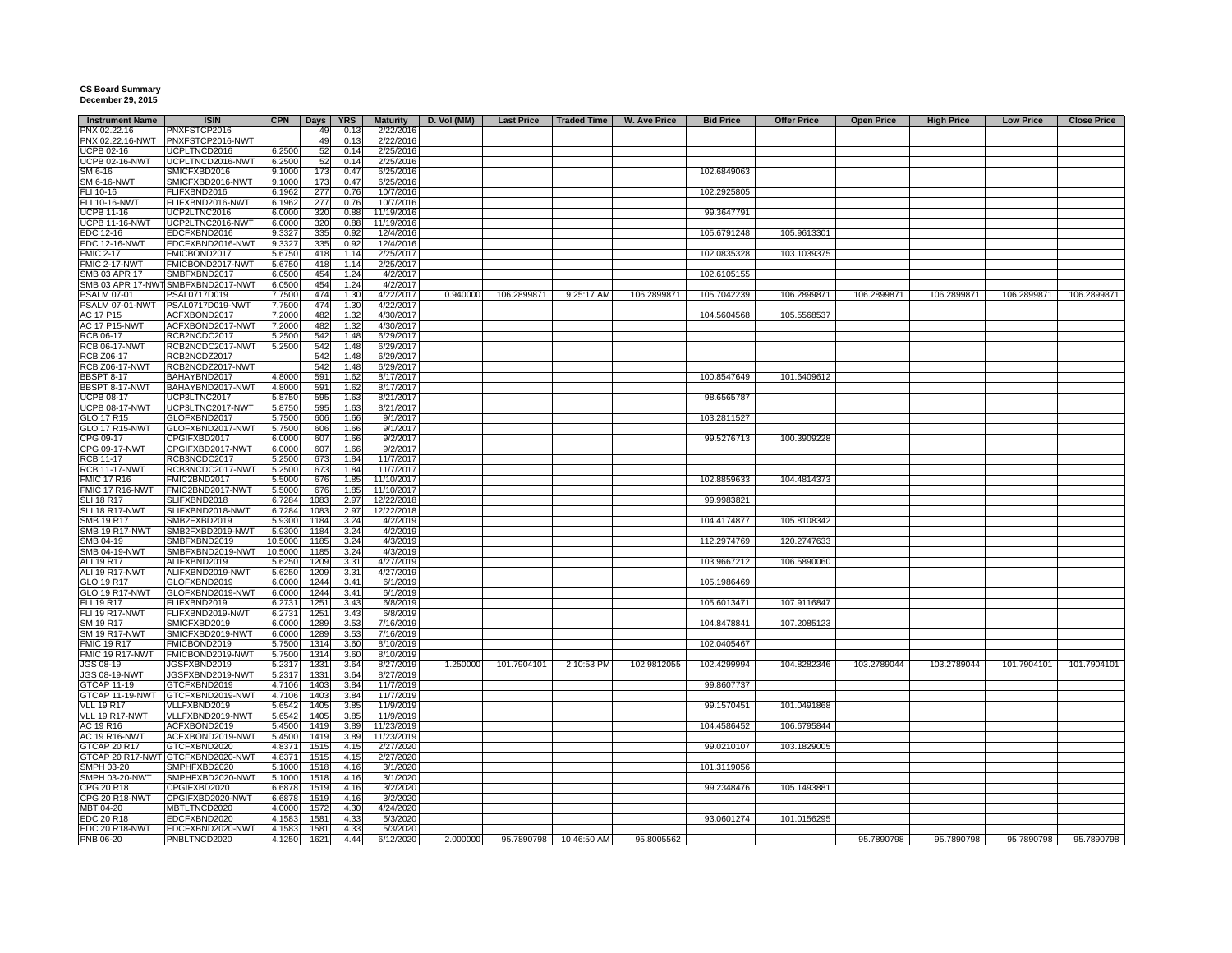| <b>Instrument Name</b>                     | <b>ISIN</b>                       | <b>CPN</b>       | Days         | <b>YRS</b>   |                          | Maturity   D. Vol (MM) |                         |             | Last Price   Traded Time   W. Ave Price | <b>Bid Price</b> | <b>Offer Price</b> | <b>Open Price</b> | <b>High Price</b> | <b>Low Price</b> | <b>Close Price</b> |
|--------------------------------------------|-----------------------------------|------------------|--------------|--------------|--------------------------|------------------------|-------------------------|-------------|-----------------------------------------|------------------|--------------------|-------------------|-------------------|------------------|--------------------|
| RCB 06-20                                  | RCBLTNCD2020                      | 4.1250           | 1628         | 4.46         | 6/19/2020                |                        |                         |             |                                         |                  |                    |                   |                   |                  |                    |
| GLO 20 R18                                 | GLOFXBND2020                      | 4.8875           | 1656         | 4.53         | 7/17/2020                |                        |                         |             |                                         | 99.5450042       | 104.9372202        |                   |                   |                  |                    |
| <b>GLO 20 R18-NWT</b>                      | GLOFXBND2020-NWT                  | 4.8875           | 1656         | 4.53         | 7/17/2020                |                        |                         |             |                                         |                  |                    |                   |                   |                  |                    |
| <b>SLTC 20 R18</b>                         | SLTCFXBD2020                      | 4.9925           | 1692         | 4.63         | 8/22/2020                |                        |                         |             |                                         | 96.4407718       |                    |                   |                   |                  |                    |
| SLTC 20 R18-NWT                            | SLTCFXBD2020-NWT                  | 4.9925           | 1692         | 4.63         | 8/22/2020                |                        |                         |             |                                         |                  |                    |                   |                   |                  |                    |
| <b>BDO 10-20</b>                           | BDO2LTNC2020                      | 3.7500           | 1737         | 4.76         | 10/6/2020                |                        |                         |             |                                         |                  |                    |                   |                   |                  |                    |
| ALI 20 R19<br><b>ALI 20 R19-NWT</b>        | ALIFXBND2020                      | 4.6250<br>4.6250 | 1741         | 4.77<br>4.77 | 10/10/2020<br>10/10/2020 |                        |                         |             |                                         | 100.9517988      | 104.0031606        |                   |                   |                  |                    |
| <b>HOUSE 10-20</b>                         | ALIFXBND2020-NWT<br>HOUSEFBD2020  | 6.2080           | 1741<br>1747 | 4.78         | 10/16/2020               | 0.250000               | 102.9587699             | 10:39:46 AM | 102.9587699                             | 99.2127983       | 102.9587699        | 102.9587699       | 102.9587699       | 102.9587699      | 102.9587699        |
| HOUSE 10-20-NWT                            | HOUSEFBD2020-NWT                  | 6.2080           | 1747         | 4.78         | 10/16/2020               |                        |                         |             |                                         |                  |                    |                   |                   |                  |                    |
| AEV 11-20                                  | AEV2FXBD2020                      | 4.4722           | 1768         | 4.84         | 11/6/2020                |                        |                         |             |                                         | 100.6382075      | 103.4056466        |                   |                   |                  |                    |
| <b>AEV 11-20-NWT</b>                       | AEV2FXBD2020-NWT                  | 4.4722           | 1768         | 4.84         | 11/6/2020                |                        |                         |             |                                         |                  |                    |                   |                   |                  |                    |
| FLI 20 R19                                 | FLIFXBND2020                      | 4.8562           | 1770         | 4.85         | 11/8/2020                |                        |                         |             |                                         | 101.1052766      | 103.7522831        |                   |                   |                  |                    |
| FLI 20 R19-NWT                             | FLIFXBND2020-NWT                  | 4.8562           | 1770         | 4.85         | 11/8/2020                |                        |                         |             |                                         |                  |                    |                   |                   |                  |                    |
| AEV 20 R19                                 | AEVFXBND2020                      | 4.4125           | 1783         | 4.88         | 11/21/2020               |                        |                         |             |                                         | 100.1625007      | 103.1668806        |                   |                   |                  |                    |
| AEV 20 R19-NWT                             | AEVFXBND2020-NWT                  | 4.4125           | 1783         | 4.88         | 11/21/2020               |                        |                         |             |                                         |                  |                    |                   |                   |                  |                    |
| <b>MER 20 P19</b>                          | MERFXBND2020                      | 4.3750           | 1804         | 4.94         | 12/12/2020               |                        |                         |             |                                         | 100.7758344      |                    |                   |                   |                  |                    |
| <b>MER 20 P19-NWT</b>                      | MERFXBND2020-NWT                  | 4.3750           | 1804         | 4.94         | 12/12/2020               |                        |                         |             |                                         |                  |                    |                   |                   |                  |                    |
| <b>TEL 21 R19</b>                          | TELFXBND2021                      | 5.2250           | 1860         | 5.09         | 2/6/2021                 |                        |                         |             |                                         | 102.3621657      |                    |                   |                   |                  |                    |
| TEL 21 R19-NWT                             | TELFXBND2021-NWT                  | 5.2250           | 1860         | 5.09         | 2/6/2021                 |                        |                         |             |                                         |                  |                    |                   |                   |                  |                    |
| ABS 21 R19                                 | ABSFXBND2021                      | 5.3350           | 1864         | 5.10         | 2/10/2021                |                        |                         |             |                                         | 97.0944677       |                    |                   |                   |                  |                    |
| ABS 21 R19-NWT                             | ABSFXBND2021-NWT                  | 5.3350           | 1864         | 5.10         | 2/10/2021                |                        |                         |             |                                         |                  |                    |                   |                   |                  |                    |
| <b>ROCK 21 R19</b>                         | ROCKFXBD2021                      | 5.0932<br>5.0932 | 1869         | 5.12<br>5.12 | 2/15/2021                |                        |                         |             |                                         | 99.2986959       | 102.6945822        |                   |                   |                  |                    |
| ROCK 21 R19-NWT<br>SMPH 02-21              | ROCKFXBD2021-NWT<br>SMPH2FBD2021  | 4.5095           | 1869<br>1879 | 5.14         | 2/15/2021<br>2/25/2021   |                        |                         |             |                                         | 99.5861288       | 100.4999022        |                   |                   |                  |                    |
| SMPH 02-21-NWT                             | SMPH2FBD2021-NWT                  | 4.5095           | 1879         | 5.14         | 2/25/2021                |                        |                         |             |                                         |                  |                    |                   |                   |                  |                    |
| JGS 21 R19                                 | JGSFXBND2021                      | 5.2442           | 1881         | 5.15         | 2/27/2021                |                        |                         |             |                                         | 102.8013083      |                    |                   |                   |                  |                    |
| JGS 21 R19-NWT                             | JGSFXBND2021-NWT                  | 5.2442           | 1881         | 5.15         | 2/27/2021                |                        |                         |             |                                         |                  |                    |                   |                   |                  |                    |
| <b>SLI 21 R18</b>                          | SLIFXBND2021                      | 6.7150           | 1904         | 5.21         | 3/22/2021                |                        |                         |             |                                         | 99.9983885       |                    |                   |                   |                  |                    |
| <b>SLI 21 R18-NWT</b>                      | SLIFXBND2021-NWT                  | 6.7150           | 1904         | 5.21         | 3/22/2021                |                        |                         |             |                                         |                  |                    |                   |                   |                  |                    |
| <b>MNTC 21 R19</b>                         | MNTCFXBD2021                      | 5.0700           | 1913         | 5.24         | 3/31/2021                |                        |                         |             |                                         | 101.4761095      |                    |                   |                   |                  |                    |
| MNTC 21 R19-NWT                            | MNTCFXBD2021-NWT                  | 5.0700           | 1913         | 5.24         | 3/31/2021                |                        |                         |             |                                         |                  |                    |                   |                   |                  |                    |
| SMB 21 R19                                 | SMBFXBND2021                      | 5.5000           | 1915         | 5.24         | 4/2/2021                 |                        |                         |             |                                         | 103.2035809      | 105.5735841        |                   |                   |                  |                    |
| <b>SMB 21 R19-NWT</b>                      | SMBFXBND2021-NWT                  | 5.5000           | 1915         | 5.24         | 4/2/2021                 |                        |                         |             |                                         |                  |                    |                   |                   |                  |                    |
| LBP 04-21                                  | LBPLTNCD2021                      | 3.7500           | 1922         | 5.26         | 4/9/2021                 |                        |                         |             |                                         |                  |                    |                   |                   |                  |                    |
| <b>VLL 21 R19</b>                          | VLLFXBND2021                      | 5.9437           | 1952         | 5.34         | 5/9/2021                 |                        |                         |             |                                         | 98.6140686       |                    |                   |                   |                  |                    |
| VLL 21 R19-NWT                             | VLLFXBND2021-NWT                  | 5.9437           | 1952         | 5.34         | 5/9/2021                 |                        |                         |             |                                         |                  |                    |                   |                   |                  |                    |
| AC 05-21                                   | ACFXBOND2021                      | 6.8000           | 1955         | 5.35         | 5/12/2021                |                        |                         |             |                                         | 110.3881399      | 114.9962494        |                   |                   |                  |                    |
| AC 05-21-NWT                               | ACFXBOND2021-NWT                  | 6.8000           | 1955         | 5.35         | 5/12/2021                |                        |                         |             |                                         |                  |                    |                   |                   |                  |                    |
| SM 21 R19<br><b>SM 21 R19-NWT</b>          | SMICFXBD2021<br>SMICFXBD2021-NWT  | 5.2958           | 1962<br>1962 | 5.37<br>5.37 | 5/19/2021<br>5/19/2021   |                        |                         |             |                                         | 102.5566872      | 105.7112568        |                   |                   |                  |                    |
| CHI 21 R19                                 | CHIFXBND2021                      | 5.2958<br>5.3200 | 1980         | 5.42         | 6/6/2021                 |                        |                         |             |                                         | 94.6738961       |                    |                   |                   |                  |                    |
| CHI 21 R19-NWT                             | CHIFXBND2021-NWT                  | 5.3200           | 1980         | 5.42         | 6/6/2021                 |                        |                         |             |                                         |                  |                    |                   |                   |                  |                    |
| GTCAP 21 R19                               | GTCFXBND2021                      | 5.1965           | 2042         | 5.59         | 8/7/2021                 |                        |                         |             |                                         | 101.5634139      |                    |                   |                   |                  |                    |
|                                            | GTCAP 21 R19-NWT GTCFXBND2021-NWT | 5.1965           | 2042         | 5.59         | 8/7/2021                 |                        |                         |             |                                         |                  |                    |                   |                   |                  |                    |
| <b>SMPH 21 R19</b>                         | SMPHFXBD2021                      | 5.2006           | 2067         | 5.66         | 9/1/2021                 |                        |                         |             |                                         | 101.7239925      |                    |                   |                   |                  |                    |
|                                            | SMPH 21 R19-NWT SMPHFXBD2021-NWT  | 5.2006           | 2067         | 5.66         | 9/1/2021                 |                        |                         |             |                                         |                  |                    |                   |                   |                  |                    |
| CPG 21 R20                                 | CPGIFXBD2021                      | 6.9758           | 2068         | 5.66         | 9/2/2021                 |                        |                         |             |                                         | 98.7324734       |                    |                   |                   |                  |                    |
| CPG 21 R20-NWT                             | CPGIFXBD2021-NWT                  | 6.9758           | 2068         | 5.66         | 9/2/2021                 |                        |                         |             |                                         |                  |                    |                   |                   |                  |                    |
| AP 21 R19                                  | APCFXBND2021                      | 5.2050           | 2076         | 5.68         | 9/10/2021                |                        |                         |             |                                         | 103.0091227      | 104.5402785        |                   |                   |                  |                    |
| AP 21 R19-NWT                              | APCFXBND2021-NWT                  | 5.2050           | 2076         | 5.68         | 9/10/2021                |                        |                         |             |                                         |                  |                    |                   |                   |                  |                    |
| MBT 11-21                                  | MBTLTNCD2021                      | 4.2500           | 2148         | 5.88         | 11/21/2021               |                        |                         |             |                                         |                  |                    |                   |                   |                  |                    |
| <b>FLI 21 R20</b>                          | FLIFXBND2021                      | 5.4000           | 2161         | 5.92         | 12/4/2021                |                        |                         |             |                                         | 103.3337858      | 105.7178304        |                   |                   |                  |                    |
| <b>FLI 21 R20-NWT</b><br>RLC 02-22         | FLIFXBND2021-NWT<br>RLCFXBND2022  | 5.4000<br>4.8000 | 2161<br>2242 | 5.92<br>6.14 | 12/4/2021<br>2/23/2022   |                        |                         |             |                                         | 98.9484168       | 102.6665916        |                   |                   |                  |                    |
| <b>RLC 02-22-NWT</b>                       | RLCFXBND2022-NWT                  | 4.8000           | 2242         | 6.14         | 2/23/2022                |                        |                         |             |                                         |                  |                    |                   |                   |                  |                    |
| SMB 22 R19                                 | SMBFXBND2022                      | 6.6000           | 2280         | 6.24         | 4/2/2022                 |                        |                         |             |                                         | 107.9257092      | 109.8862645        |                   |                   |                  |                    |
| <b>SMB 22 R19-NWT</b>                      | SMBFXBND2022-NWT                  | 6.6000           | 2280         | 6.24         | 4/2/2022                 |                        |                         |             |                                         |                  |                    |                   |                   |                  |                    |
| ALI 22 R19                                 | ALIFXBND2022                      | 6.0000           | 2305         | 6.31         | 4/27/2022                |                        |                         |             |                                         | 106.7421173      | 111.0554858        |                   |                   |                  |                    |
| <b>ALI 22 R19-NWT</b>                      | ALIFXBND2022-NWT                  | 6.0000           | 2305         | 6.31         | 4/27/2022                |                        |                         |             |                                         |                  |                    |                   |                   |                  |                    |
| ALI 22 4.5                                 | ALI2FXBD2022                      | 4.5000           | 2307         | 6.32         | 4/29/2022                |                        |                         |             |                                         | 98.9113874       | 102.7626118        |                   |                   |                  |                    |
| <b>ALI 22 4.5-NWT</b>                      | ALI2FXBD2022-NWT                  | 4.5000           | 2307         | 6.32         | 4/29/2022                |                        |                         |             |                                         |                  |                    |                   |                   |                  |                    |
| <b>SLTC 22 R20</b>                         | SLTCFXBD2022                      | 5.5796           | 2330         | 6.38         | 5/22/2022                |                        |                         |             |                                         | 96.4907610       | 106.5318006        |                   |                   |                  |                    |
| SLTC 22 R20-NWT                            | SLTCFXBD2022-NWT                  | 5.5796           | 2330         | 6.38         | 5/22/2022                |                        |                         |             |                                         |                  |                    |                   |                   |                  |                    |
| <b>HOUSE 22 R20</b>                        | HOUSEFBD2022                      | 6.1310           | 2385         | 6.53         | 7/16/2022                |                        |                         |             |                                         | 98.0469794       |                    |                   |                   |                  |                    |
|                                            | HOUSE 22 R20-NWT HOUSEFBD2022-NWT | 6.1310           | 2385         | 6.53         | 7/16/2022                |                        |                         |             |                                         |                  |                    |                   |                   |                  |                    |
| SM 22 R19                                  | SMICFXBD2022                      | 6.9442           | 2385         | 6.53         | 7/16/2022                | 5.000000               | 107.8469224 10:50:07 AM |             | 107.8341467                             | 111.4566286      | 114.3085875        | 107.8469224       | 107.8469224       | 107.8469224      | 107.8469224        |
| <b>SM 22 R19-NWT</b>                       | SMICFXBD2022-NWT                  | 6.9442           | 2385         | 6.53         | 7/16/2022                |                        |                         |             |                                         |                  |                    |                   |                   |                  |                    |
| AEV 22 R20                                 | AEVFXBND2022                      | 5.0056           | 2406         | 6.59         | 8/6/2022                 |                        |                         |             |                                         | 97.9598542       |                    |                   |                   |                  |                    |
| <b>AEV 22 R20-NWT</b>                      | AEVFXBND2022-NWT                  | 5.0056           | 2406         | 6.59         | 8/6/2022                 |                        |                         |             |                                         | 102.8553329      |                    |                   |                   |                  |                    |
| <b>FLI 22 R20</b><br><b>FLI 22 R20-NWT</b> | FLIFXBND2022<br>FLIFXBND2022-NWT  | 5.3567<br>5.3567 | 2420<br>2420 | 6.63<br>6.63 | 8/20/2022<br>8/20/2022   |                        |                         |             |                                         |                  |                    |                   |                   |                  |                    |
| GTCAP 23 R20                               | GTCFXBND2023                      | 5.0937           | 2611         | 7.15         | 2/27/2023                |                        |                         |             |                                         | 92.0087936       |                    |                   |                   |                  |                    |
|                                            |                                   |                  |              |              |                          |                        |                         |             |                                         |                  |                    |                   |                   |                  |                    |